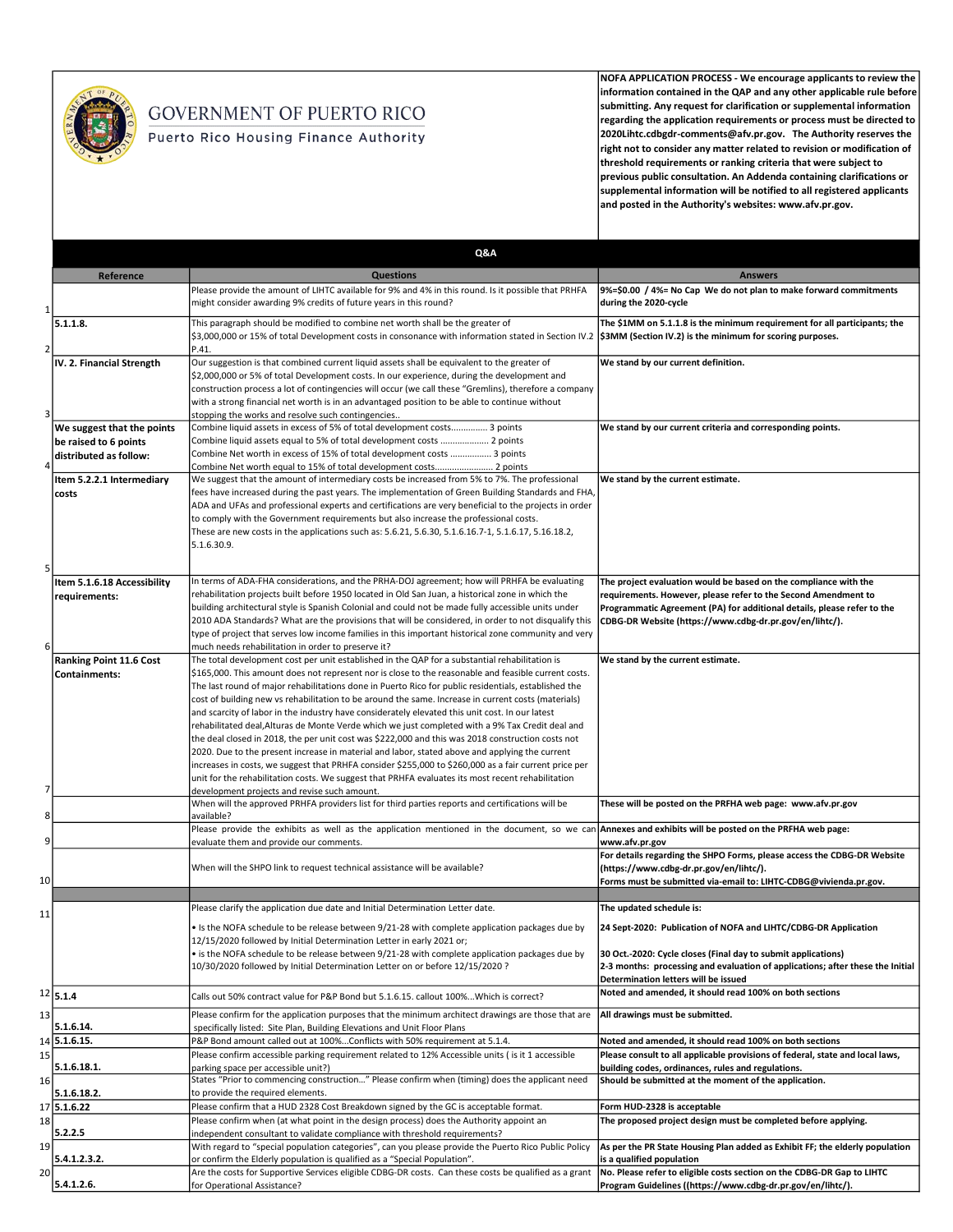|    |                             | Q&A                                                                                                                                                                                                                                                                                                                                                                                                                                                                                                                                                                                                                                                                                                                                                                                                                                                                                        |                                                                                                                                                                                                                                                                                                                                                                                                                                                                                                                                                                                                                                                                                                                                                                                                                                                                                                                                                                                                                                                                                                                                                                                                                                                                                                                                                                                                                                                                                                                                                                                                                                                                                                                                                                                                                                                                                                                                                                            |
|----|-----------------------------|--------------------------------------------------------------------------------------------------------------------------------------------------------------------------------------------------------------------------------------------------------------------------------------------------------------------------------------------------------------------------------------------------------------------------------------------------------------------------------------------------------------------------------------------------------------------------------------------------------------------------------------------------------------------------------------------------------------------------------------------------------------------------------------------------------------------------------------------------------------------------------------------|----------------------------------------------------------------------------------------------------------------------------------------------------------------------------------------------------------------------------------------------------------------------------------------------------------------------------------------------------------------------------------------------------------------------------------------------------------------------------------------------------------------------------------------------------------------------------------------------------------------------------------------------------------------------------------------------------------------------------------------------------------------------------------------------------------------------------------------------------------------------------------------------------------------------------------------------------------------------------------------------------------------------------------------------------------------------------------------------------------------------------------------------------------------------------------------------------------------------------------------------------------------------------------------------------------------------------------------------------------------------------------------------------------------------------------------------------------------------------------------------------------------------------------------------------------------------------------------------------------------------------------------------------------------------------------------------------------------------------------------------------------------------------------------------------------------------------------------------------------------------------------------------------------------------------------------------------------------------------|
|    | Reference                   | <b>Questions</b>                                                                                                                                                                                                                                                                                                                                                                                                                                                                                                                                                                                                                                                                                                                                                                                                                                                                           | <b>Answers</b>                                                                                                                                                                                                                                                                                                                                                                                                                                                                                                                                                                                                                                                                                                                                                                                                                                                                                                                                                                                                                                                                                                                                                                                                                                                                                                                                                                                                                                                                                                                                                                                                                                                                                                                                                                                                                                                                                                                                                             |
| 21 |                             | Fees<br>oApplication related fees (\$100 application package)<br>oTax Credit Filling Fee (\$1,000), application fee (2%) of annual amount requested<br>oProject with binding commitments processing fee .50% annual tax credit request<br><b>EPlease confirm due date for this fee</b><br>o Tax-exempt obligations 4% credit:<br><b>Z Origination Fee 25 basis point debt issued (upfront)</b><br>2 Annual issuer fee 12.5 basis points tax-exempt obligations (in arrears)                                                                                                                                                                                                                                                                                                                                                                                                                | There are no specific dates; it should be paid before the execution of the<br>binding agreement<br>The payment of these fees will happen if, and when, the tax exempt<br>financing is formalized. If the application does not qualify during the 2020<br>NOFA the fees will not be required.                                                                                                                                                                                                                                                                                                                                                                                                                                                                                                                                                                                                                                                                                                                                                                                                                                                                                                                                                                                                                                                                                                                                                                                                                                                                                                                                                                                                                                                                                                                                                                                                                                                                               |
|    |                             | [2] Atypical transactions (under Authority discretion) double amount above. (50-25 basis points)<br>o If the application does not qualify during this 2020 NOFA, can ALL of these fees be applied towards<br>the 2021 9% NOFA ?.<br>o Allocation Fees                                                                                                                                                                                                                                                                                                                                                                                                                                                                                                                                                                                                                                      | There are no specific dates; as per section 11.2  "at the time of signing the                                                                                                                                                                                                                                                                                                                                                                                                                                                                                                                                                                                                                                                                                                                                                                                                                                                                                                                                                                                                                                                                                                                                                                                                                                                                                                                                                                                                                                                                                                                                                                                                                                                                                                                                                                                                                                                                                              |
|    |                             | 21% total ten year allocation<br>a Please confirm due date for this fee.<br>o Monitoring/Asset Management                                                                                                                                                                                                                                                                                                                                                                                                                                                                                                                                                                                                                                                                                                                                                                                  | agreement through certified or manager's check."<br>Yes, these should be included in the operating budget.                                                                                                                                                                                                                                                                                                                                                                                                                                                                                                                                                                                                                                                                                                                                                                                                                                                                                                                                                                                                                                                                                                                                                                                                                                                                                                                                                                                                                                                                                                                                                                                                                                                                                                                                                                                                                                                                 |
|    |                             | 2 \$100 per Unit project with LIHTC and Tax-exempt obligations each year thru the compliance<br>period.<br>Please confirm these will be part of the Operating Expense budget.                                                                                                                                                                                                                                                                                                                                                                                                                                                                                                                                                                                                                                                                                                              |                                                                                                                                                                                                                                                                                                                                                                                                                                                                                                                                                                                                                                                                                                                                                                                                                                                                                                                                                                                                                                                                                                                                                                                                                                                                                                                                                                                                                                                                                                                                                                                                                                                                                                                                                                                                                                                                                                                                                                            |
| 22 |                             | Sera posible que nos envíen copia de las presentaciones discutidas durante la vista?                                                                                                                                                                                                                                                                                                                                                                                                                                                                                                                                                                                                                                                                                                                                                                                                       | The presentations will be posted in PRHFA web page: www.afv.pr.gov                                                                                                                                                                                                                                                                                                                                                                                                                                                                                                                                                                                                                                                                                                                                                                                                                                                                                                                                                                                                                                                                                                                                                                                                                                                                                                                                                                                                                                                                                                                                                                                                                                                                                                                                                                                                                                                                                                         |
|    |                             |                                                                                                                                                                                                                                                                                                                                                                                                                                                                                                                                                                                                                                                                                                                                                                                                                                                                                            |                                                                                                                                                                                                                                                                                                                                                                                                                                                                                                                                                                                                                                                                                                                                                                                                                                                                                                                                                                                                                                                                                                                                                                                                                                                                                                                                                                                                                                                                                                                                                                                                                                                                                                                                                                                                                                                                                                                                                                            |
| 23 |                             | Just finished listening to the Virtual Public Hearing of the CDBGDR funds. I listened very carefully to<br>what was stated at the end of the public hearing and I am a bit confused. You mentioned that there<br>will be a 5th amendment to the CDBGDR Action Plan which should be coming out possibly early this<br>November. This amendment will incorporate the allocation of 300 million dollars of CDBGDR funds<br>for the 4% LIHTC application. But you stated this amendment was subject to the receipt of 100<br>applications and if you only received 3 applications the entire 300 million would be allocated to<br>other programs. Is this correct or did I misinterpret what you said? I am hoping you meant that the<br>300 million would be used to consider the 3 applicants and the remains funds not used would be<br>allocated to augment other programs. Please advise. | The PR Department of Housing could request HUD additional funds, but they<br>have to demonstrate that this program (CDBG-DR Gap to LIHTC) needs those<br>funds. If the total CDBG-DR funds requested at the end of the cycle is less<br>than the amount already assigned (\$300MM) then additional funding could<br>not be justified, nor requested. The 100 applications was a random example,<br>given by the PR Secretary of Housing, to illustrate how to request or justify to<br>HUD the need of additional CDBG-DR funds.                                                                                                                                                                                                                                                                                                                                                                                                                                                                                                                                                                                                                                                                                                                                                                                                                                                                                                                                                                                                                                                                                                                                                                                                                                                                                                                                                                                                                                           |
|    | 24 p. 12, Sec. 5.1.6.16.1.1 | introduces the concept of "substantially damaged" buildings and requires adoption of and                                                                                                                                                                                                                                                                                                                                                                                                                                                                                                                                                                                                                                                                                                                                                                                                   | As per 44 C.F.R. § 59.1, Substantial Damage is "defined as damage of any                                                                                                                                                                                                                                                                                                                                                                                                                                                                                                                                                                                                                                                                                                                                                                                                                                                                                                                                                                                                                                                                                                                                                                                                                                                                                                                                                                                                                                                                                                                                                                                                                                                                                                                                                                                                                                                                                                   |
|    |                             | certification by one of several green building standards but doesn't define what constitutes a<br>"substantially damaged" building.  Comment: Please define what constitutes a "substantially                                                                                                                                                                                                                                                                                                                                                                                                                                                                                                                                                                                                                                                                                              | origin sustained by a structure whereby the cost of restoring the structure to<br>its before damaged condition would equal or exceed fifty percent (50%) of                                                                                                                                                                                                                                                                                                                                                                                                                                                                                                                                                                                                                                                                                                                                                                                                                                                                                                                                                                                                                                                                                                                                                                                                                                                                                                                                                                                                                                                                                                                                                                                                                                                                                                                                                                                                                |
|    | 25 p. 12, Sec. 5.1.6.16.1.2 | damaged" building.<br>requires submission of the compliance certification for the chosen green building standard and<br>identification of the development team member in charge of implementing the chosen green<br>building standard. Comment: Please identify which development team member should be tasked<br>with "implementing" the green building standard and what qualifications, if any, that team<br>member must provide.                                                                                                                                                                                                                                                                                                                                                                                                                                                       | the market value of the structure before the damage occurred."<br>Please consult with project designer and general contractor.                                                                                                                                                                                                                                                                                                                                                                                                                                                                                                                                                                                                                                                                                                                                                                                                                                                                                                                                                                                                                                                                                                                                                                                                                                                                                                                                                                                                                                                                                                                                                                                                                                                                                                                                                                                                                                             |
|    | 26 p. 13, Sec. 5.1.6.16.1.3 | Introduces the concept of "non-substantially damaged structures" but does not provide a<br>definition. Comment: Please define what constitutes a non-substantially damaged" structure.                                                                                                                                                                                                                                                                                                                                                                                                                                                                                                                                                                                                                                                                                                     | Please refer to the substantially damaged definition.                                                                                                                                                                                                                                                                                                                                                                                                                                                                                                                                                                                                                                                                                                                                                                                                                                                                                                                                                                                                                                                                                                                                                                                                                                                                                                                                                                                                                                                                                                                                                                                                                                                                                                                                                                                                                                                                                                                      |
|    | 27 p. 14, Sec. 5.1.6.17     | establishes the requirement to install broadband infrastructure for new construction or "substantial<br>rehabilitation" projects but does not define the latter. It also provides for exceptions to the<br>requirement that include, among others, the "structure of housing  to be rehabilitated  makes<br>installation infeasible" but does gives no further definition how this exception is defined.<br>Comment: Please define what constitutes a "substantial rehabilitation" project. Comment:<br>Please describe how to prove "infeasibility" regarding the broadband infrastructure installation<br>requirement as applied to a rehabilitation project                                                                                                                                                                                                                             | As per 24 C.F.R. § 5.100; "Substantial Rehabilitation, for the purposes of<br>determining when installation of broadband infrastructure is required, part<br>of substantial rehabilitation of multifamily rental housing, unless otherwise<br>defined by a program, means work that involves: (1) Significant work on the<br>electrical system of the multifamily rental housing. "Significant work" means<br>complete replacement of the electrical system or other work for which the<br>pre-construction cost estimate is equal to or greater than seventy percent<br>(75%) of the cost of replacing the entire electrical system. In the case of<br>multifamily rental housing with multiple buildings with more than four (4)<br>units, "entire system" refers to the electrical system of the building<br>undergoing rehabilitation; or (2) Rehabilitation of the multifamily rental<br>housing in which the pre-construction estimated cost of the rehabilitation is<br>equal to or greater than seventy percent (75%) of the total estimated cost of<br>replacing the multifamily rental housing after the rehabilitation is complete.<br>In the case of multifamily rental housing with multiple buildings with more<br>than four (4) units, the replacement cost must be the replacement cost of the<br>building undergoing rehabilitation."<br>As per the CDBG-DR Gap to LIHTC Program, "Projects are excluded from this<br>requirement only if one of the below exclusions can be documented and<br>validated by PRHFA:<br>. The location of the new construction or substantial rehabilitation makes<br>installation of broadband infeasible;<br>. The cost of installing broadband infrastructure would result in a<br>fundamental alteration in nature of its Program, or activity, or in an undue<br>financial burden; or<br>. The structure of housing, to be substantially rehabilitated, makes<br>installation of broadband infrastructure infeasible." |
|    | 28 p. 21, Sec. 5.2.2.1      | introduces the underwriting requirement labeled "Intermediary Costs," and limits said costs to not<br>more than 5% of TDC. The "intermediary costs" are defined as: organizational costs, syndication<br>fees, fees for architect, engineers, accounting, legal, environmental, and construction<br>management. Comment: Please provide a "reasonability" evaluation criteria for<br>Acquisition/Rehabilitation projects.                                                                                                                                                                                                                                                                                                                                                                                                                                                                  | We stand by the current estimate.                                                                                                                                                                                                                                                                                                                                                                                                                                                                                                                                                                                                                                                                                                                                                                                                                                                                                                                                                                                                                                                                                                                                                                                                                                                                                                                                                                                                                                                                                                                                                                                                                                                                                                                                                                                                                                                                                                                                          |
| 29 |                             | Background: The 5% of TDC limitation is expected to be too low for a rehabilitation project.<br>Rehabilitation projects typically have lower TDC's resulting from lower construction costs even while<br>their professional fees and legal expenses remain relatively comparable to new construction<br>projects. In fact, bond deals have unique developer legal fees related to the bond issuance.<br>Comment: Please explain whether the following costs are considered "intermediary costs."<br>Landscape Architect; Bank legal fees; Bank construction monitoring fees.                                                                                                                                                                                                                                                                                                               | The three costs will be considered Intermediary costs                                                                                                                                                                                                                                                                                                                                                                                                                                                                                                                                                                                                                                                                                                                                                                                                                                                                                                                                                                                                                                                                                                                                                                                                                                                                                                                                                                                                                                                                                                                                                                                                                                                                                                                                                                                                                                                                                                                      |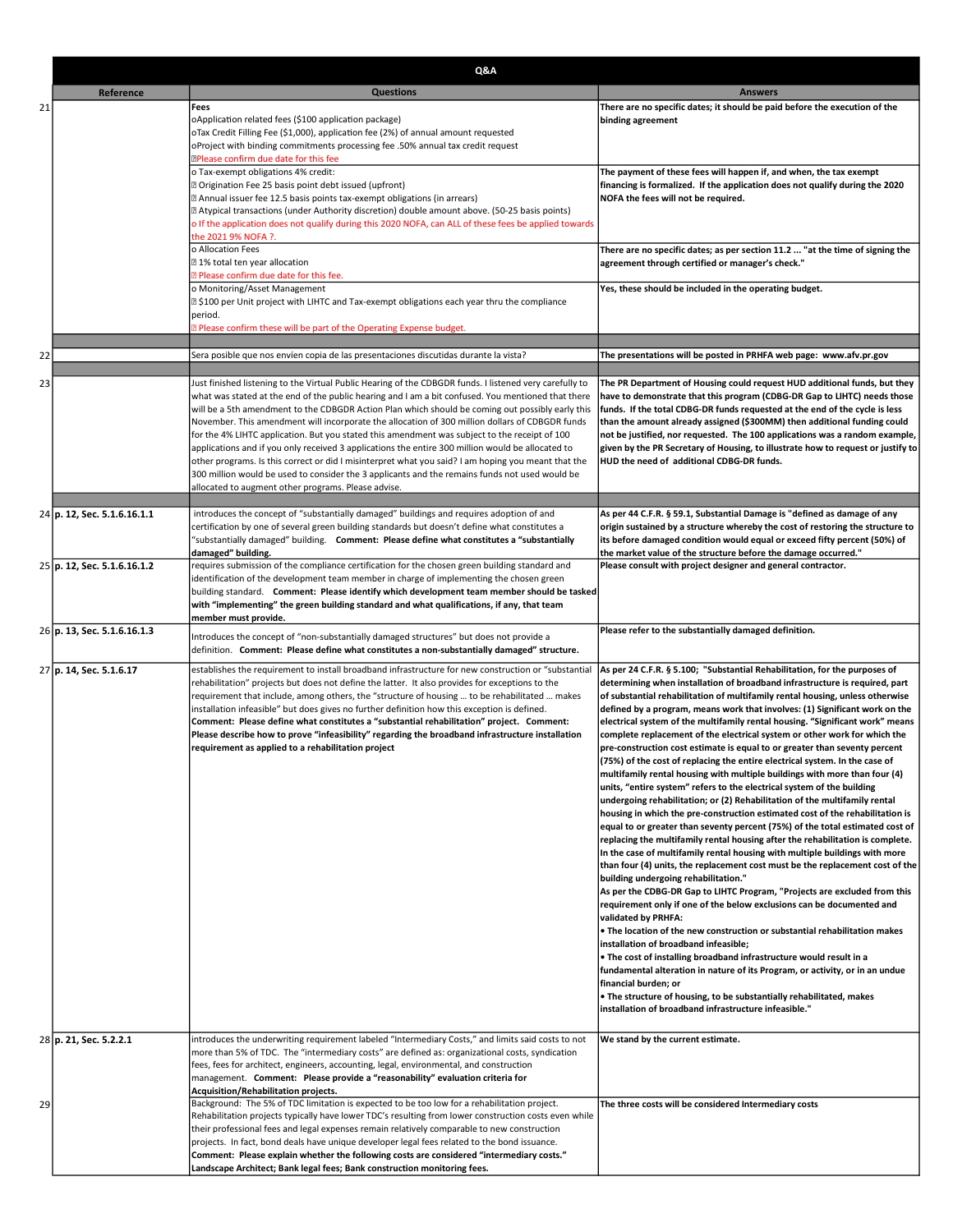|    |                                                   | Q&A                                                                                                                                                                                                                                                                                                                                                                                                                                                      |                                                                                                                                                                                                                                                                                                                                                                                                                                                                                                                                                                                                                                                                                                                                                                                                                                                                   |  |
|----|---------------------------------------------------|----------------------------------------------------------------------------------------------------------------------------------------------------------------------------------------------------------------------------------------------------------------------------------------------------------------------------------------------------------------------------------------------------------------------------------------------------------|-------------------------------------------------------------------------------------------------------------------------------------------------------------------------------------------------------------------------------------------------------------------------------------------------------------------------------------------------------------------------------------------------------------------------------------------------------------------------------------------------------------------------------------------------------------------------------------------------------------------------------------------------------------------------------------------------------------------------------------------------------------------------------------------------------------------------------------------------------------------|--|
|    | Reference                                         | <b>Questions</b>                                                                                                                                                                                                                                                                                                                                                                                                                                         | <b>Answers</b>                                                                                                                                                                                                                                                                                                                                                                                                                                                                                                                                                                                                                                                                                                                                                                                                                                                    |  |
|    | 30 p. 41, Sec. IV.1                               | this scoring criterion defines relevant developer experience as that garnered on similar projects in<br>Puerto Rico. Comment: Please include consideration for developer experience garnered on similar<br>projects in the United States                                                                                                                                                                                                                 | We stand by our current criteria.                                                                                                                                                                                                                                                                                                                                                                                                                                                                                                                                                                                                                                                                                                                                                                                                                                 |  |
| 31 |                                                   | Favor déjenme saber si tendrán disponible la grabación de la teleconferencia de hoy y si la tendrán<br>traducida en inglés en un escrito                                                                                                                                                                                                                                                                                                                 | 1st part: the PRHFA webpage has a link with the recording of the public<br>hearing - 2nd part: not at this moment                                                                                                                                                                                                                                                                                                                                                                                                                                                                                                                                                                                                                                                                                                                                                 |  |
|    |                                                   | Is there a nonprofit set-aside under CDBG-DR, similar to other CDBG and CDBG-DR programs?                                                                                                                                                                                                                                                                                                                                                                | The CDBG-DR Gap to LIHTC Program will not provide set-asides.                                                                                                                                                                                                                                                                                                                                                                                                                                                                                                                                                                                                                                                                                                                                                                                                     |  |
|    | 32 p. vii Foreword<br>33 p. 2 Sec. 3.1            | Define "vulnerable population" and "young family sectors"                                                                                                                                                                                                                                                                                                                                                                                                | Please refer to the Puerto Rico State Housing Plan.                                                                                                                                                                                                                                                                                                                                                                                                                                                                                                                                                                                                                                                                                                                                                                                                               |  |
|    | 34 p. 6 Sec. 5.1                                  | Consider inserting "9%" in the first sentence before "Tax Credits, the 4% Tax Credits, and CDBG-DR<br>funding".                                                                                                                                                                                                                                                                                                                                          | This cycle does not include 9% LIHTC                                                                                                                                                                                                                                                                                                                                                                                                                                                                                                                                                                                                                                                                                                                                                                                                                              |  |
|    | 35 p. 7, Sec. 5.1.1.10                            | Municipal governments have limited their operations due to the COVID-19 pandemic. If a project is<br>unable to obtain an unqualified endorsement signed by the Mayor or an authorized representative,<br>what documentation will the PRHFA accept as a substitute?                                                                                                                                                                                       | This is a specific requirement of section 42; we will accept with submittal of<br>the application evidence of your request of the municipal endorsement, but<br>the final letter should be filed within 30 days of submitting the application.                                                                                                                                                                                                                                                                                                                                                                                                                                                                                                                                                                                                                    |  |
|    | 36 p. 9, Sec. 5.1.6.3                             | Is the Notification of Approval for Construction Permit and/or evidence of the construction payment  Yes, be advised that the final construction permit is required for closing.<br>filing being valid to fulfill the construction permit submission requirement?                                                                                                                                                                                        |                                                                                                                                                                                                                                                                                                                                                                                                                                                                                                                                                                                                                                                                                                                                                                                                                                                                   |  |
|    | 37 p. 11, 12<br>Sec. 5.1.4;<br>5.1.6.15           | Agency requires architect have a professional liability in the amount of no less than 10% of the<br>estimated construction contract. Is this required at the time of submission of the application, or can<br>architect provide current coverage and certify he will obtain fulfill the agency's requirement if the<br>project is approved the funds? Fulfillment of this requirement, as disclosed, during an application<br>process can be burdensome. | The professional liability will be required at grant closing; at the application<br>stage a commitment to obtain the professional liability insurance from the<br>designer will suffice.                                                                                                                                                                                                                                                                                                                                                                                                                                                                                                                                                                                                                                                                          |  |
|    | 38 p. 11,12,15 Sec.5.1.4;<br>5.1.6.15; 5.1.6.18.2 | Section 5.1.4 states General Contractor payment, performance and surety bond should be for no less<br>than 50% of value of the construction contract, however, Section 5.1.6.15 and 5.1.6.18.2 state 100%.<br>Confirm the correct information. Also confirm a surety company Letter of Intent suffice this item.<br>Fulfillment of this requirement, as disclosed, during an application process can be burdensome.                                      | Noted and amended, it should read 100% on both sections                                                                                                                                                                                                                                                                                                                                                                                                                                                                                                                                                                                                                                                                                                                                                                                                           |  |
|    | 39 p. 23, Sec. 5.2.3.1.1                          | Are relocation expenses a CDBG-DR allowable expenditure?                                                                                                                                                                                                                                                                                                                                                                                                 | Yes. Please refer to the CDBG-DR Gap to LIHTC Program Guidelines.                                                                                                                                                                                                                                                                                                                                                                                                                                                                                                                                                                                                                                                                                                                                                                                                 |  |
|    | 40 p. 25 Sec. 5.2.3.2                             | Define "contingency fees".                                                                                                                                                                                                                                                                                                                                                                                                                               | <b>Construction Contingency.</b>                                                                                                                                                                                                                                                                                                                                                                                                                                                                                                                                                                                                                                                                                                                                                                                                                                  |  |
|    | 41 p. 33 Sec. I.1                                 | Urban Area - Please confirm if the FFIEC Census Report to be used is 2015 or the most recent?                                                                                                                                                                                                                                                                                                                                                            | Please refer the question to the agencies cited on this section.<br>That criteria is under section I.2.1                                                                                                                                                                                                                                                                                                                                                                                                                                                                                                                                                                                                                                                                                                                                                          |  |
|    | 42 p. 34 Sec. I.2.2                               | Targeted - Please consider extending amenities for special needs population, similar to desirable<br>activities (criterion 1.2.1). Example: include under single headed households "Public or licensed<br>elementary, middle or high school".                                                                                                                                                                                                            |                                                                                                                                                                                                                                                                                                                                                                                                                                                                                                                                                                                                                                                                                                                                                                                                                                                                   |  |
|    | 43 p. 38 Sec. II.7                                | Construction Readiness - What is the applicable scoring if requesting Tax Credits and CDBG-DR?                                                                                                                                                                                                                                                                                                                                                           | Noted and amended, it should read LIHTC and/or CDBG-DR                                                                                                                                                                                                                                                                                                                                                                                                                                                                                                                                                                                                                                                                                                                                                                                                            |  |
|    | 44 p.39 Sec. III.2                                | Targeted Units - Please include homeless population, as criterion I.2.2 includes homeless population<br>amenities. Clearly define "special population" and "vulnerable population" stated in Section 3.1.                                                                                                                                                                                                                                                | Noted and added                                                                                                                                                                                                                                                                                                                                                                                                                                                                                                                                                                                                                                                                                                                                                                                                                                                   |  |
|    | 45 p. 40 Sec. III.4                               | Term - There is a discrepancy between the description of the Criterion and the Scoring.                                                                                                                                                                                                                                                                                                                                                                  | Amended; should read up to 6 points                                                                                                                                                                                                                                                                                                                                                                                                                                                                                                                                                                                                                                                                                                                                                                                                                               |  |
|    | 46 p. 41 Sec. V.1                                 | Funds Leveraging - There is a discrepancy between the description of the Criterion and the Scoring.                                                                                                                                                                                                                                                                                                                                                      | Amended; should read up to 5 points                                                                                                                                                                                                                                                                                                                                                                                                                                                                                                                                                                                                                                                                                                                                                                                                                               |  |
|    | 47 p. 43 Sec. VI.1                                | Supporting Services - There is a discrepancy between the description of the Criterion and the<br>Scoring.                                                                                                                                                                                                                                                                                                                                                | Amended; should read up to 4 points                                                                                                                                                                                                                                                                                                                                                                                                                                                                                                                                                                                                                                                                                                                                                                                                                               |  |
|    | 48 p. 52 Sec. 9                                   | What are the tax-exempt financing terms and when will they be made available to the applicants?                                                                                                                                                                                                                                                                                                                                                          | The tax exempt financing is one where the PRHFA serves as a conduit and the<br>financial terms, such as the interests, maturity, collateral requirements,<br>events of defaults and other terms typically included in a loan agreement<br>with a developer will be the terms negotiated between the developer and<br>the financial institution that purchases the direct exempt obligations to<br>issued by the PRHFA. See Figure 1 for a visual representation of how the                                                                                                                                                                                                                                                                                                                                                                                        |  |
|    | <b>DEVELOPER</b>                                  | <b>PURCHASER OF THE</b><br><b>PRHFA</b><br><b>EXEMPT</b><br><b>OBLIGATIONS</b><br>Exempt<br>Loan                                                                                                                                                                                                                                                                                                                                                         | conduit transaction works. These terms need to be approved also by the<br>PRHFA and the Puerto Rico Fiscal Agency and Financial Advisory Authority<br>(AAFAF) as the PRHFA's fiscal agent.<br>In addition to those terms negotiated between the developer and the                                                                                                                                                                                                                                                                                                                                                                                                                                                                                                                                                                                                 |  |
|    |                                                   | <b>Obligations</b><br>Agreement<br>Figure 1                                                                                                                                                                                                                                                                                                                                                                                                              | financial institution purchasing the tax exempt obligations described above,<br>the debt financing must comply with certain requirements under Section 103<br>of the U.S. Internal Revenue Code of 1986, as amended (the "IRS Code")<br> which include:                                                                                                                                                                                                                                                                                                                                                                                                                                                                                                                                                                                                           |  |
|    |                                                   |                                                                                                                                                                                                                                                                                                                                                                                                                                                          | 1. At least 95% of the proceeds from the tax exempt obligations must be<br>used to pay for or reimburse so called "good costs." These are costs that are<br>incurred after the project has been "induced" with a resolution from the<br>PRHFA as the governmental issuing agency. Conversely, no more than 5% of<br>the proceeds may be used for "bad costs," (costs incurred before the<br> inducement) or non-residential costs (e.g., commercial space). Also, only up<br>to 25% of the debt can be used to pay for acquisition costs, and the debt<br> funding used for the cost of issuance of the obligations is limited to 2%.<br>2. To qualify for an allocation of 4% Low-income Housing Tax Credits, 50% or<br>more of the project's aggregate basis (depreciable costs plus land) must be<br>funded by the tax exempt obligations during construction. |  |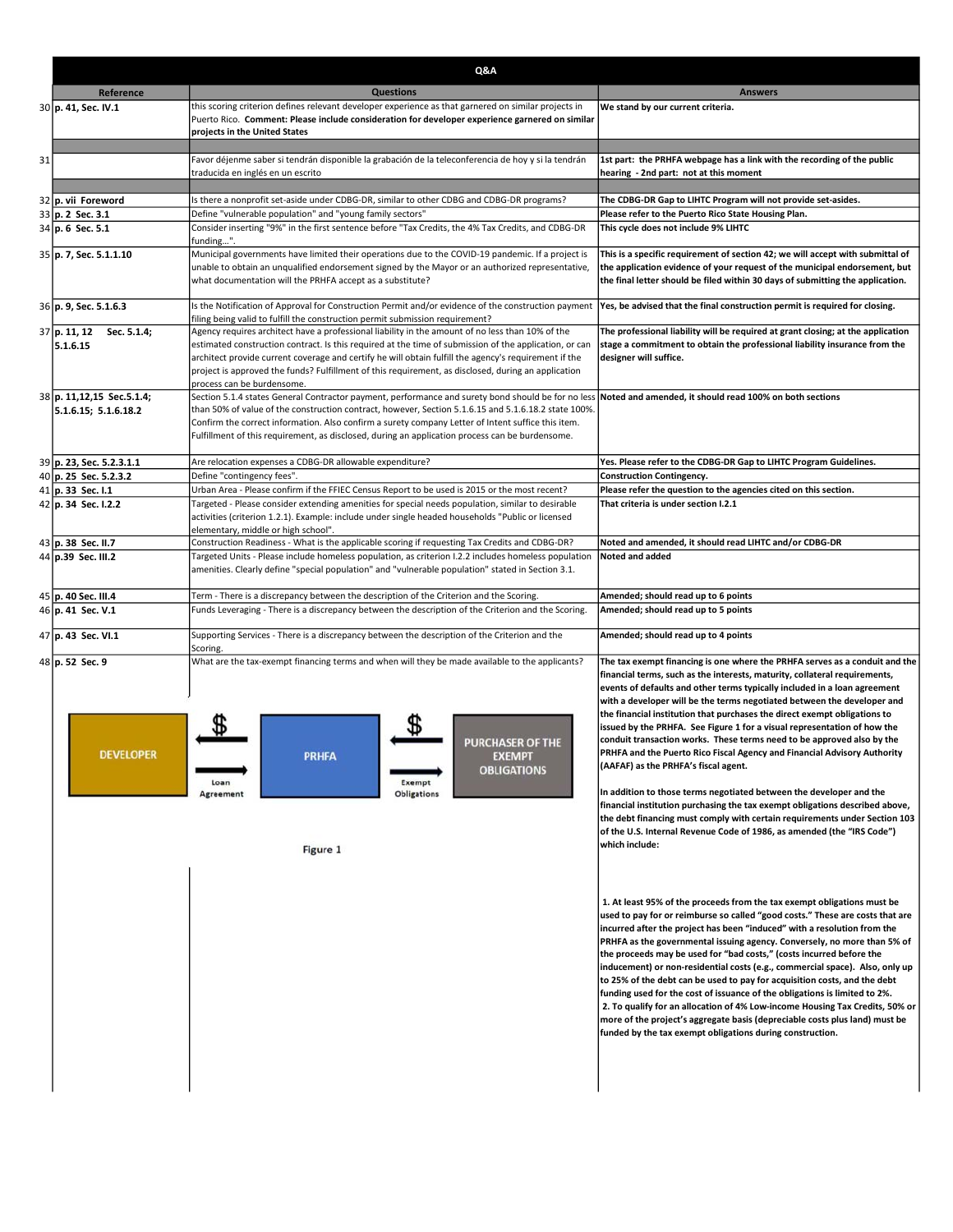|                                       | Reference | <b>Questions</b>                                                                                                                                                                                                  | <b>Answers</b>                                                                                                                                          |
|---------------------------------------|-----------|-------------------------------------------------------------------------------------------------------------------------------------------------------------------------------------------------------------------|---------------------------------------------------------------------------------------------------------------------------------------------------------|
|                                       |           |                                                                                                                                                                                                                   |                                                                                                                                                         |
|                                       |           |                                                                                                                                                                                                                   | 3. The IRS Code establishes certain ongoing requirements that must be met<br>subsequent to the issuance of the tax exempt obligations in order that     |
|                                       |           |                                                                                                                                                                                                                   | interest on the tax exempt obligation be and remain excluded from gross                                                                                 |
|                                       |           |                                                                                                                                                                                                                   | income under Section 103 of the IRS Code. These requirements include, but<br>are not limited to, requirements relating to use and expenditure of gross  |
|                                       |           |                                                                                                                                                                                                                   | proceeds of the tax exempt obligation, yield and other restrictions on                                                                                  |
|                                       |           |                                                                                                                                                                                                                   | investments of gross proceeds, and the arbitrage rebate requirement that<br>certain excess earnings on gross proceeds be rebated to the Federal         |
|                                       |           |                                                                                                                                                                                                                   | government. Noncompliance with such requirements may cause interest on                                                                                  |
|                                       |           |                                                                                                                                                                                                                   | the tax exempt obligation to become included in gross income for Federal                                                                                |
|                                       |           |                                                                                                                                                                                                                   | income tax purposes retroactive to their issue date, irrespective of the date<br>on which such noncompliance occurs or is discovered. The PRHFA and the |
|                                       |           |                                                                                                                                                                                                                   | developers will covenant to comply with certain applicable requirements of                                                                              |
|                                       |           |                                                                                                                                                                                                                   | the IRS Code to assure the exclusion of interest on the tax exempt obligation<br>from gross income under Section 103 of the IRS Code. The PRHFA and the |
|                                       |           |                                                                                                                                                                                                                   | developers will each deliver its Tax Certificate concurrently with the issuance                                                                         |
|                                       |           |                                                                                                                                                                                                                   | of the tax exempt obligations, which will contain provisions relating to                                                                                |
|                                       |           |                                                                                                                                                                                                                   | compliance with the requirements of the IRS Code.                                                                                                       |
|                                       |           |                                                                                                                                                                                                                   |                                                                                                                                                         |
|                                       |           |                                                                                                                                                                                                                   |                                                                                                                                                         |
| 49 p.54 Sec. 11.1.2                   |           | Can the 2% fee for nonprofit entities be divided into two payments? i.e. 1% due at submission of                                                                                                                  | Yes, we will amend the QAP and include your suggestions                                                                                                 |
|                                       |           | application and 1% due at notification of the Initial Determination Letter. Further, please consider<br>similar wording included in the 2013 QAP for the return of the fees for nonprofit entities                |                                                                                                                                                         |
|                                       |           | "Notwithstanding the foregoing, any case not awarded with a reservation of credits will have one                                                                                                                  |                                                                                                                                                         |
|                                       |           | half (1/2) of its deposit returned and the other one half (1/2)will be charged as Authority<br>compensation for evaluation time expended"                                                                         |                                                                                                                                                         |
| 50 p. 55 Sec. 11.3.3                  |           | Asset Monitoring Fee - Consider reducing the fee amount, as it may be burdensome. Puerto Rico's                                                                                                                   | We stand by this requirement                                                                                                                            |
|                                       |           | Maximum Income limits and Maximum Rents under federal rental housing programs had been                                                                                                                            |                                                                                                                                                         |
|                                       |           | declining during recent years although utilities keep rinsing, making extremely difficult the long term<br>viability of rental housing projects for low-income families. An additional \$8 monthly monitoring fee |                                                                                                                                                         |
|                                       |           | per unit can make a project unfeasible.                                                                                                                                                                           |                                                                                                                                                         |
| 51 5.1.1.6 Audited Financial          |           | This section requires audited financial statements within six (6) months of the application. Usually                                                                                                              | a) CPA letter is already accepted; please refer to the last sentence of this                                                                            |
| <b>Statements (juridical</b>          |           | the owner and the Managing Member entities are of new creation that have not yet started                                                                                                                          | section; b) Yes, you may submit the most recent audited statements along                                                                                |
| persons)                              |           | operations. a) Would it be acceptable to submit a letter from a Certified Public Accountant certifying<br>(6 \$00) that the entity has not yet started operations instead of submitting a financial statement of  | with interim statements to fulfill the six month requirement.                                                                                           |
|                                       |           | The standard in the industry is to perform annual audits in accordance to the tax period of each                                                                                                                  |                                                                                                                                                         |
|                                       |           | entity. Would it be possible to submit the audited financials of the latest tax year and submit                                                                                                                   |                                                                                                                                                         |
|                                       |           | internal interim financial statements for a period within six months of the submission of the<br>proposal?                                                                                                        |                                                                                                                                                         |
| 52 5.1.3 Certification Letter of      |           | Are we allowed to request this letter at this time, or do we have to wait until a specific time prior to<br>the due date of the proposal?                                                                         | Yes, you can request the letter.                                                                                                                        |
| Compliance<br>53 5.1.6.10 Noise Study |           | If the project is not located within 1,000 feet of a major noise source, would a certification from the                                                                                                           | Yes, a certification from architect/engineer regarding this matter will                                                                                 |
| 54 5.1.6.30 Capital Needs             |           | architect or an engineer suffice?<br>For projects financed by Rural Development, they (RD), require specific qualified vendors for the                                                                            | sufficient.<br>The C.N.A. prepared for RD could be accepted only if it complies with all the                                                            |
| <b>Assessment (CNA)</b>               |           | performance of this report, which are all US entities. This Agency has specific instructions regarding                                                                                                            | requirements listed in this section of the QAP. If not, you will need to                                                                                |
|                                       |           | the performance and the structure of this report. a) May we use this report to comply with this<br>requirement even though it is a US entity? b) If it's not signed by a Professional Engineer, may we            | prepared a new C.N.A. as required in the QAP                                                                                                            |
|                                       |           | include this report with a separate certification from a Professional Engineer duly licensed in P.R.                                                                                                              |                                                                                                                                                         |
| 55 5.1.6.30.9 Accessibility           |           | certifying that they agree with the improvements proposed in the CNA report?<br>Please advise if the Professional Engineer certifying the structural accessibility may also be used for                           | Please consult with the project designer.                                                                                                               |
| Inspection                            |           | the certification mentioned above (Section 5.1.6.30)?                                                                                                                                                             |                                                                                                                                                         |
| 56 5.1.8 Commitment Letter            |           | This section requires a commitment letter from RD indicating available funding. It would be biased to  A letter from RD stating that they will evaluate your proposal will suffice.                               |                                                                                                                                                         |
| from RD                               |           | request a "Commitment Letter" for projects receiving RD funds, because RD does not issue<br>commitment letters for any projects as the private banks do, unless a complete package is submitted                   |                                                                                                                                                         |
|                                       |           | including confirmation of all available sources, which includes at least a Binding Commitment for the                                                                                                             |                                                                                                                                                         |
|                                       |           | Low Income Housing Tax Credits (LIHTC). That means that if a binding commitment of LIHTC does not<br>exist, they are not able to issue a commitment letter. If PRHFA is not able to consider a proposal that      |                                                                                                                                                         |
|                                       |           | doesn't have that commitment letter, then all RD financed projects will be automatically excluded                                                                                                                 |                                                                                                                                                         |
|                                       |           | from the possibility of obtaining Tax Credits. RD is only able to submit a letter specifying that they                                                                                                            |                                                                                                                                                         |
|                                       |           | are willing to evaluate proposals requesting some type of funding. This information can be<br>confirmed with the local RD office. Usually, the funding of RD only represents the assumption of the                |                                                                                                                                                         |
|                                       |           | outstanding balance on the date of closing under new terms which don't represent a request of                                                                                                                     |                                                                                                                                                         |
|                                       |           | additional funding. a) Would it be possible to make an agreement between PRHFA and RD with the<br>wording that may be accepted for these proposals?                                                               |                                                                                                                                                         |
| 57 5.2.1 Description                  |           | This Section specifies that "Project claiming tax exemptions must present written evidence". For                                                                                                                  | A written statement will be sufficient.                                                                                                                 |
|                                       |           | acquisition transactions, it is not possible to obtain written evidence of property tax exemption until<br>the property is acquired, therefore, it is not possible until the completion of the transaction. a)    |                                                                                                                                                         |
|                                       |           | Please advise if a copy of the law that provides the exemption of Section 515 projects or a                                                                                                                       |                                                                                                                                                         |
|                                       |           | certification from the Municipality in which the projects is located be sufficient to comply with this<br>requirement?                                                                                            |                                                                                                                                                         |
| 58 5.2.2.1 Intermediary Costs         |           | With the requirements established in the QAP and the CDBG-DR regulations, the cost of professional                                                                                                                | We stand by the current estimate.                                                                                                                       |
|                                       |           | fees required for this complex transaction are very likely to exceed 5% of Total Development Costs.<br>This limit should be increased to at least 7%. a) I assume that the excess, if any, is permissible but     |                                                                                                                                                         |
|                                       |           | shall be deducted from the qualified basis. Please confirm if this is correct?                                                                                                                                    |                                                                                                                                                         |
| 59 5.2.2.3 General Contractor         |           | Profit (6%), Overhead (2%), GC (6%). Having a respectable team of engineers to comply with the<br>requirements established in the LIHTC and CDBG-DR programs, requires the selection of experienced               | These are PRHFA and HUD standards. Any excess will be deducted from basis<br>and will not be considered for CDBG-DR                                     |
|                                       |           |                                                                                                                                                                                                                   |                                                                                                                                                         |
| <b>Maximum Charges</b>                |           | professionals in the industry, which costs are usually above these percentages. a) Please advise if it                                                                                                            |                                                                                                                                                         |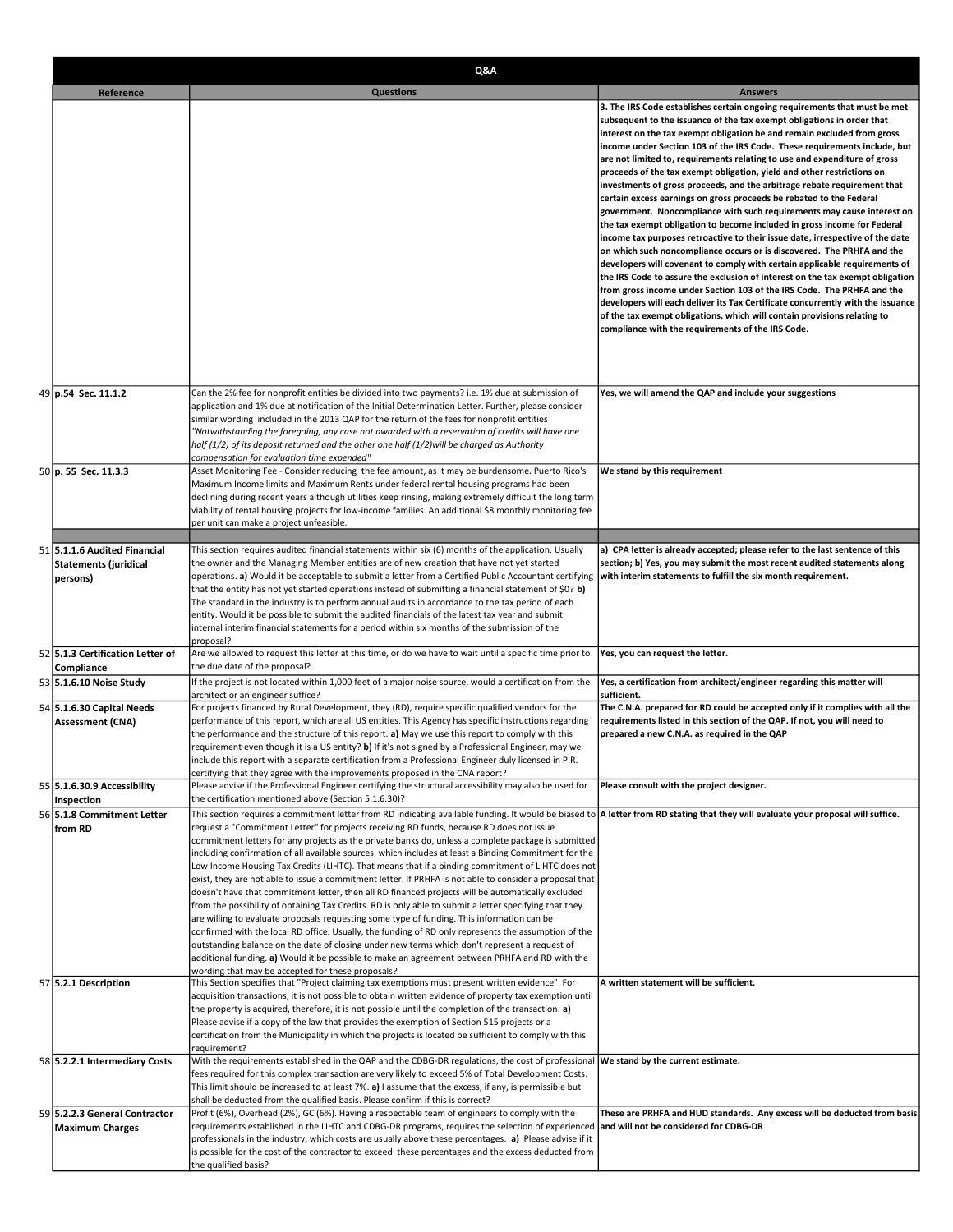|    | Q&A                           |                                                                                                                                                                                                        |                                                                                                                                                             |
|----|-------------------------------|--------------------------------------------------------------------------------------------------------------------------------------------------------------------------------------------------------|-------------------------------------------------------------------------------------------------------------------------------------------------------------|
|    | Reference                     | <b>Questions</b>                                                                                                                                                                                       | <b>Answers</b>                                                                                                                                              |
|    | 60 5.2.3.3 Acquisition Costs  | Please elaborate on the meaning of this item: "in the case of a municipal and/or governmental                                                                                                          | Previously incurred rehabilition costs of an on-going municipal or                                                                                          |
|    |                               | seller, the cost of rehabilitation already incurred on properties not yet placed in service".                                                                                                          | government properities will be added to the property acquisition costs.                                                                                     |
|    |                               |                                                                                                                                                                                                        |                                                                                                                                                             |
|    | 61 5.4.2 Point Scoring        | a. II.6 - Cost Containment - The benchmark for rehabilitation should be increased to at least                                                                                                          | We stand by the current estimate.                                                                                                                           |
|    |                               | \$225,000. In addition to the general increase in construction costs after Hurricane Maria, there are                                                                                                  |                                                                                                                                                             |
|    |                               | other factors and/or new regulations that affect total development costs that will cause total                                                                                                         |                                                                                                                                                             |
|    |                               | development costs in a major rehabilitation to much likely exceed \$165,000 such as: i. Accessibility                                                                                                  |                                                                                                                                                             |
|    |                               | improvements (usually involves a significant amount of demolition and reconstruction, in both the                                                                                                      |                                                                                                                                                             |
|    |                               | project site and within the units) ii. 2018 Construction Code iii. Green Building Standards iv. CDBG-<br>DR requirements v. Additional reserves required by investors to be able to invest in P.R. vi. |                                                                                                                                                             |
|    |                               | Incidental costs related to COVIC-19                                                                                                                                                                   |                                                                                                                                                             |
| 62 |                               | <b>b.</b> II.6 i. The construction estimate prepared by a third party should be a certification of the costs                                                                                           | It should be a certification validating the contractor's estimate.                                                                                          |
|    |                               | proposed by the contractor or a separate estimate?                                                                                                                                                     |                                                                                                                                                             |
| 63 |                               | c. V.6-Operatinf Expenses i. As per prior experience, investors are requiring to underwrite project                                                                                                    | We stand by the current estimate.                                                                                                                           |
|    |                               | operating expenses in the surroundings of \$4,000 per unit, principally considering the huge increase                                                                                                  |                                                                                                                                                             |
|    |                               | in insurance and other costs after Hurricanes Irma and Maria, and the increase in operating costs                                                                                                      |                                                                                                                                                             |
|    |                               | related to the maintenance of the additional equipment and structures required by applicable                                                                                                           |                                                                                                                                                             |
|    |                               | regulations. The PUPA should be increased to an amount more in line with the investor's                                                                                                                |                                                                                                                                                             |
|    | 64 9 - Projects Financed with | requirements.<br>a. During the Public Hearing it was mentioned that the developer must provide the guarantee for the                                                                                   | The tax exempt obligations to be issued by the PRHFA shall be non-recourse                                                                                  |
|    | <b>Tax Exempt Obligations</b> | tax-exempt debt issued by the PRHFA and that a loan agreement should exist between both parties,                                                                                                       | obligations of the PRHFA which means that each series of the tax exempt                                                                                     |
|    |                               | but all the terms would be established by the third party-lender. i. Does this mean that the                                                                                                           | obligations is payable exclusively by the developer through the terms of the                                                                                |
|    |                               | developer will have a loan agreement with the third-party lender and another agreement with                                                                                                            | corresponding loan agreement. See Figure 1. The developer shall inter into                                                                                  |
|    |                               | PRHFA? Please advise how this would work?                                                                                                                                                              | a loan agreement with the PRHFA, whose terms will mirror the terms of the                                                                                   |
|    |                               |                                                                                                                                                                                                        | tax exempt obligation issued to the financial institution purchasing the tax                                                                                |
|    |                               |                                                                                                                                                                                                        | exempt obligations. The debt obligations of the developer shall be dictated                                                                                 |
|    |                               |                                                                                                                                                                                                        | by the loan agreement with the PRHFA and there is no other loan agreement                                                                                   |
|    |                               |                                                                                                                                                                                                        | with the financial institution purchasing the tax exempt obligations issued by                                                                              |
|    |                               |                                                                                                                                                                                                        | the PRHFA. In other words, the financial institution purchasing the tax                                                                                     |
|    |                               |                                                                                                                                                                                                        | exempt obligations issued by the PRHFA is providing funding to the PRHFA in                                                                                 |
|    |                               |                                                                                                                                                                                                        | order for the PRHFA to loan the proceeds to the developer. Putting the<br>PRHFA in the middle of the transaction as a conduit is important in order to      |
|    |                               |                                                                                                                                                                                                        | issue tax exempt obligations that generate the 4% tax credits. A direct loan                                                                                |
|    |                               |                                                                                                                                                                                                        | from the financial institution to the developer would not qualify as a tax                                                                                  |
|    |                               |                                                                                                                                                                                                        | exempt obligation and therefore would not qualify for the 4% tax credits.                                                                                   |
|    |                               |                                                                                                                                                                                                        |                                                                                                                                                             |
|    |                               |                                                                                                                                                                                                        | It is important to point out that the tax exempt obligations issued by the                                                                                  |
|    |                               |                                                                                                                                                                                                        | PRHFA do not constitute a debt, obligation or a pledge of the credit of the                                                                                 |
|    |                               |                                                                                                                                                                                                        | Government of Puerto Rico or any of its agencies, public corporations,                                                                                      |
|    |                               |                                                                                                                                                                                                        | municipalities, or political subdivisions, other than the PRHFA as a limited                                                                                |
|    |                               |                                                                                                                                                                                                        | non-recourse obligor, and neither the Government of Puerto Rico nor any of<br>its agencies, public corporations, municipalities or instrumentalities, other |
|    |                               |                                                                                                                                                                                                        | than the PRHFA as a limited non-recourse obligor, shall be liable for the                                                                                   |
|    |                               |                                                                                                                                                                                                        | payment of the tax exempt obligations. As limited non-recourse obligations                                                                                  |
|    |                               |                                                                                                                                                                                                        | of the PRHFA, they are payable exclusively by the developer through the                                                                                     |
|    |                               |                                                                                                                                                                                                        | terms of the corresponding loan agreement                                                                                                                   |
|    |                               |                                                                                                                                                                                                        |                                                                                                                                                             |
|    |                               |                                                                                                                                                                                                        |                                                                                                                                                             |
| 65 |                               | Comment: Threshold Criteria should include: i) minimum developer tax credit experience; ii)<br>minimum property management tax credit experience; and iii) minimum square footages by                  | We stand by our current criteria, which was determined by previous                                                                                          |
|    |                               | bedroom size.                                                                                                                                                                                          | experiences                                                                                                                                                 |
|    | 66 5.1.1.8                    | Comment: The combined net worth minimum of \$1,000,000 should be based on the size of the                                                                                                              | We stand by our current criteria, which was determined by previous                                                                                          |
|    |                               | project. For example, 10% of total development costs.                                                                                                                                                  | experiences.                                                                                                                                                |
|    | 67 5.1.6.4                    | Comment: The SHPO letter should not be required for new construction.                                                                                                                                  | Is required for new construction and rehabilitation.                                                                                                        |
|    | 68 5.2.2.1 Intermediary Costs | Comment: Limited to 5% of TDC, including A/E. It might be hard to achieve for some projects, since                                                                                                     | We stand by the current estimate.                                                                                                                           |
|    |                               | A/E would often be up to 6-8% of hard costs for new construction project.                                                                                                                              |                                                                                                                                                             |
|    | 69 5.2.2.2 Developer Fees     | Comment: The allowance of 15% is very generous. Requiring 1/3 of this could to be deferred could<br>reduce potential need for CDBG-DR to fill gaps.                                                    | This is the HUD and LIHTC standard                                                                                                                          |
|    | 70 5.2.4.1 Vacancy Rate       | Comment: We suggest lowering vacancy rate to 3% for contract units. Affordable housing projects                                                                                                        | This is the LIHTC standard                                                                                                                                  |
|    |                               | generally have vacancies well below said percent.                                                                                                                                                      |                                                                                                                                                             |
|    | 71 5.4.2 Criterion II.6       | Innovative Design (up to 5 points). The Authority favors projects that advance the Public Policy of                                                                                                    | The line was eliminated                                                                                                                                     |
|    |                               | Puerto Rico that seeks to identify, adopt and implement design, construction and rehabilitation                                                                                                        |                                                                                                                                                             |
|    |                               | standards and technologies that are appropriate for the island's climate, aimed at reducing                                                                                                            |                                                                                                                                                             |
|    |                               | construction costs and promoting energy efficiency. Comment: This criteria is extremely subjective<br>and does not provide any guidance of how the points will be earned.                              |                                                                                                                                                             |
|    | 72 5.4.2 Criterion II.6       | Cost Containment (up to 5 points) The Authority's total development cost for new construction                                                                                                          | We stand by the current estimate.                                                                                                                           |
|    |                               | averages close to \$346,000 for non-elderly units and \$285,000 for elderly; substantial rehabilitation                                                                                                |                                                                                                                                                             |
|    |                               | averages close to \$165,000. Projects that demonstrate the capacity to effectively curb costs while                                                                                                    |                                                                                                                                                             |
|    |                               | complying with applicable standards, threshold requirements and minimum scoring () Comment:                                                                                                            |                                                                                                                                                             |
|    |                               | Providing points for costs below current averages will encourage lower-quality, less sustainable                                                                                                       |                                                                                                                                                             |
|    |                               | housing.                                                                                                                                                                                               |                                                                                                                                                             |
|    | 73 5.4.2 Criterion III.2      | Target Units (up to 3 points). A project will be awarded up to 3 points if it sets-aside the applicable                                                                                                | As per the PR State Housing Plan added as Exhibit FF                                                                                                        |
|    |                               | percentage of units for any of the following special populations categories identified in the Public                                                                                                   |                                                                                                                                                             |
|    |                               | Policy of Puerto Rico: elderly, single family, and young family sectors. Other special populations that                                                                                                |                                                                                                                                                             |
|    |                               | will be awarded these points are persons with HIV/AIDS, veterans and assisted living () Comments:                                                                                                      |                                                                                                                                                             |
|    | 74 5.4.2 Criterion III.3      | The term "young family sectors" needs to be defined.<br>Comment: Criterion states project may earn up to 3 points but under Score it states the project                                                | <b>Noted and Amended</b>                                                                                                                                    |
|    | Preservation                  | may earn up to 5 points.                                                                                                                                                                               |                                                                                                                                                             |
|    | 75 5.4.2 Criterion III.4 Term | Comment: Criterion states project may earn up to 3 points but under Score it states the project                                                                                                        | <b>Noted and Amended</b>                                                                                                                                    |
|    |                               | may earn up to 6 points.                                                                                                                                                                               |                                                                                                                                                             |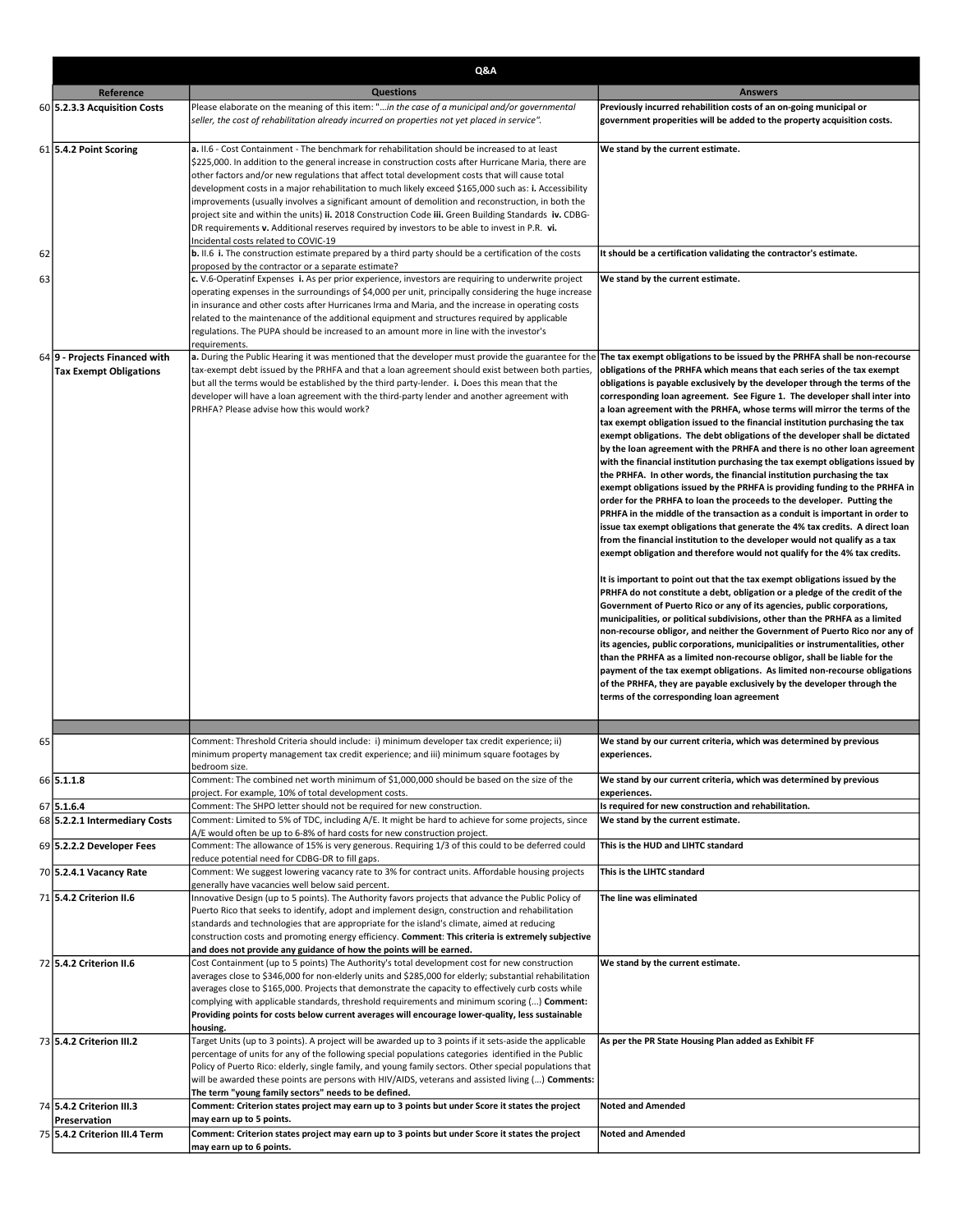|                           | Q&A                                                                                                                                                                                                    |                                                                                                                                                              |  |
|---------------------------|--------------------------------------------------------------------------------------------------------------------------------------------------------------------------------------------------------|--------------------------------------------------------------------------------------------------------------------------------------------------------------|--|
| Reference                 | <b>Questions</b>                                                                                                                                                                                       | <b>Answers</b>                                                                                                                                               |  |
| 76 5.4.2 Criterion IV.1   | Developer, General Partner or Managing Partner can demonstrate successful record and full                                                                                                              | We stand by our current criteria, which was determined by previous                                                                                           |  |
| <b>Experience</b>         | compliance participating in same capacity in the development of tax credits projects, or other low-                                                                                                    | experiences. Regarding the years of experience, it is not limited because                                                                                    |  |
|                           | income housing programs, in Puerto Rico.<br>○ Comment: Requiring<br>Puerto Rico experience may restrict or limit competition.<br>○ Comment: Experience should                                          | compliance is a 15 to 30 yrs requirement that PRFHA Compliance Office<br>evaluates.                                                                          |  |
|                           | be limited to only the past 5 years.<br>○ Comment: Descriptions of how the                                                                                                                             |                                                                                                                                                              |  |
|                           | points will be awarded are unclear.                                                                                                                                                                    |                                                                                                                                                              |  |
| 77 5.4.2 VI. 1 Supportive | To advance the Public Policy of Puerto Rico to increase the provision supporting services by<br>integrating agencies that provide these services and coordinate their actions to support permanent     | <b>Noted and Amended</b>                                                                                                                                     |  |
| <b>Services</b>           | housing for populations with special needs, any project might earn up to 5 points for sustaining a                                                                                                     |                                                                                                                                                              |  |
|                           | funding allocation for the provision of supportive services of the type: 1) authorized under a                                                                                                         |                                                                                                                                                              |  |
|                           | federally subsidized grantee in competitive or demonstrative grants, or as a recipient of rental or                                                                                                    |                                                                                                                                                              |  |
|                           | operational assistance (i.e. CoC, VASH, GPD,SSVF, Veteran Per Diem, CDBG, 811, 202, HOPWA, FSS<br>Program, etc.), or indirectly as sub grantee or provider, or by contracting the services of a sub-   |                                                                                                                                                              |  |
|                           | grantee or provider, of any state or municipally managed program (i.e.: ADFAN's CSGB, VRA's                                                                                                            |                                                                                                                                                              |  |
|                           | Independent Living, ASSMCA's Homeless and Chronic Mental Health, ADFAN's Adult and Person with                                                                                                         |                                                                                                                                                              |  |
|                           | Disabilities Services, Medicaid's Home and Community-Based Service Waivers, among other); or 2)<br>contracted for a certified Assisted Living facility authorized under Act 244-2003 () Comment:       |                                                                                                                                                              |  |
|                           | Criterion states project may earn up to 5 points but under Score it states the project may earn up                                                                                                     |                                                                                                                                                              |  |
|                           | to 4 points.                                                                                                                                                                                           |                                                                                                                                                              |  |
| 78 General Comment        | Redevelopment of properties that had previously provided subsidized housing should be addressed                                                                                                        | Noted, will be considered for future QAPs.                                                                                                                   |  |
|                           | either through a set aside or additional evaluation points in Project Characteristics as well as adding<br>it to the tie-breaking criteria.                                                            |                                                                                                                                                              |  |
|                           |                                                                                                                                                                                                        |                                                                                                                                                              |  |
| 79 11.1.4 page 54         | Estamos asumiendo que el "Origination Issuer Fee" de las obligaciones exentas va a ser cubierta al                                                                                                     | Existen algunas tarifas o gastos asociados a la emisión de las obligaciones                                                                                  |  |
|                           | cierre de la transacción simultáneamente con el pago de "Origination Fees" del banco a financiar. En<br>este momento esa cantidad es difícil de determinar y entendemos va a poder ser determinada con | exentas que se pueden incluir como gastos de la emisión (costs of issuance) y<br>por tanto se pueden financiar como parte del financiamiento. Claro está,    |  |
|                           | más certeza después de adjudicación. Además, entendemos que requerirlo como parte del                                                                                                                  | estos gastos de la emisión tienen que estar, como todos los otros gastos de                                                                                  |  |
|                           | "Application Package" es muy oneroso como gasto de "pre-development", lo cual pudiera incidir                                                                                                          | la emisión, dentro del límite del 2% que se puede utilizar de la emisión para                                                                                |  |
|                           | también con el cómputo del "95%/5% Good/Bad Cost Test" que requiere la reglamentación de la<br>deuda exenta.                                                                                           | financiar los gastos de la emisión. Es correcto también que si estas tarifas o<br>gastos se incurren en un periodo "pre-development" pudiera incidir también |  |
|                           |                                                                                                                                                                                                        | con el cómputo del "95%/5% Good/Bad Cost Test" que requiere la                                                                                               |  |
|                           |                                                                                                                                                                                                        | reglamentación de la deuda exenta.                                                                                                                           |  |
|                           |                                                                                                                                                                                                        |                                                                                                                                                              |  |
| 80 5.1                    | Is there a way to request waivers for any of the threshold items? We request a mechanism for<br>PRHFA at their discretion, to grant waivers of threshold items.                                        | We only grant waivers for projects under set-asides                                                                                                          |  |
| 81 5.1.1.4                | We request a shorter feasibility period of 15 years should be considered and withdrawals from                                                                                                          | The feasibility period is equal to the compliance term with IRS                                                                                              |  |
|                           | reserves should be allowed to show feasible operations. Given the low LIHTC rent caps and high                                                                                                         |                                                                                                                                                              |  |
|                           | insurance costs, deals without significant operating subsidy will have a very hard time meeting this<br>threshold requirement;                                                                         |                                                                                                                                                              |  |
| 82 5.1.1.7                | We request that this requirement should not apply for those developers that do not include natural                                                                                                     | We stand by this requirement                                                                                                                                 |  |
| 83 5.1.6.18               | persons in their net worth determinations or guaranties;<br>There were additional point for exceeding the minimum ADA requirements to up to 20% in the                                                 | Not for this cycle                                                                                                                                           |  |
|                           | previous QAP. Will you consider additional points for going beyond the 12% accessible units and the                                                                                                    |                                                                                                                                                              |  |
|                           | 3% H/V units as set forth in the VCA?                                                                                                                                                                  |                                                                                                                                                              |  |
| 84 5.2.2.1                | The cap on intermediary costs is too low; the complex structure, the design requirements will drive<br>the amount of intermediary cost. We request this to be increased to at least 8%.                | We stand by the current estimate.                                                                                                                            |  |
| 85 5.2.2.2                | We request the language the authority for deferred developers fees be amended. The express right                                                                                                       | This criteria is only applied under PRHFA discretion and is determined in a                                                                                  |  |
|                           | for the Authority to withhold developer fee to maintain project feasibility in its sole discretion it's                                                                                                | case by case basis.                                                                                                                                          |  |
|                           | not typical; it is typically determined between the investor and developer, as the investor is very<br>focused on maintaining feasibility;                                                             |                                                                                                                                                              |  |
| 86 5.2.3.1.1              | We want to confirm that developer fees, financing fees and interests are eligible to be paid with                                                                                                      | In accordance with the CDBG-DR Gap to LIHTC Program Guidelines, and as                                                                                       |  |
|                           | CDBG-DR.                                                                                                                                                                                               | allowable under 24 C.F.R. 570, Subpart C - Eligible Activities, PRHFA has                                                                                    |  |
|                           |                                                                                                                                                                                                        | determined the following pre-award costs to be considered eligible for<br>reimbursement provided that the costs are necessary and reasonable as              |  |
|                           |                                                                                                                                                                                                        | mandated by the applicable Federal regulations and Program policies.                                                                                         |  |
|                           |                                                                                                                                                                                                        |                                                                                                                                                              |  |
|                           |                                                                                                                                                                                                        | . Design fees incurred as a result of updating the plans and specifications to<br>incorporate CDBG-DR requirements, such as:                                 |  |
|                           |                                                                                                                                                                                                        | <b>Green Building Standards;</b>                                                                                                                             |  |
|                           |                                                                                                                                                                                                        | <b>Increased Accessibility Standards under the Voluntary Compliance</b>                                                                                      |  |
|                           |                                                                                                                                                                                                        | Agreement (VCA);                                                                                                                                             |  |
|                           |                                                                                                                                                                                                        | <b>Broadband Infrastructure;</b><br><b>Applicability of newer building codes cause by delays due to the disasters.</b>                                       |  |
|                           |                                                                                                                                                                                                        |                                                                                                                                                              |  |
|                           |                                                                                                                                                                                                        | The following pre-award costs are specifically not-covered under the CDBG-                                                                                   |  |
|                           |                                                                                                                                                                                                        | DR Gap to LIHTC Program:<br><b>.</b> Extended Overhead Costs.                                                                                                |  |
|                           |                                                                                                                                                                                                        |                                                                                                                                                              |  |
|                           |                                                                                                                                                                                                        | <b>Eligible Development Costs</b>                                                                                                                            |  |
|                           |                                                                                                                                                                                                        | All hard construction cost outlined in the Project's approved Development<br>Budget that meet the cost reasonableness requirement will be considered         |  |
|                           |                                                                                                                                                                                                        | eligible for payment under the CDBG-DR Gap to LIHTC Program. This                                                                                            |  |
|                           |                                                                                                                                                                                                        | includes, but is not limited to, the incorporation of the CDBG-DR                                                                                            |  |
|                           |                                                                                                                                                                                                        | requirements:                                                                                                                                                |  |
|                           |                                                                                                                                                                                                        | <b>Green Building Standards;</b><br><b>Increased accessibility requirements under the VCA;</b>                                                               |  |
|                           |                                                                                                                                                                                                        | <b>Broadband Infrastructure Requirements.</b>                                                                                                                |  |
|                           |                                                                                                                                                                                                        |                                                                                                                                                              |  |
| 87 5.2.3.1.2              | What does this one sentence subsection mean?                                                                                                                                                           | PRHFA and PRDOH may request supporting information on project costs, as<br>deemed necessary.                                                                 |  |
|                           |                                                                                                                                                                                                        |                                                                                                                                                              |  |